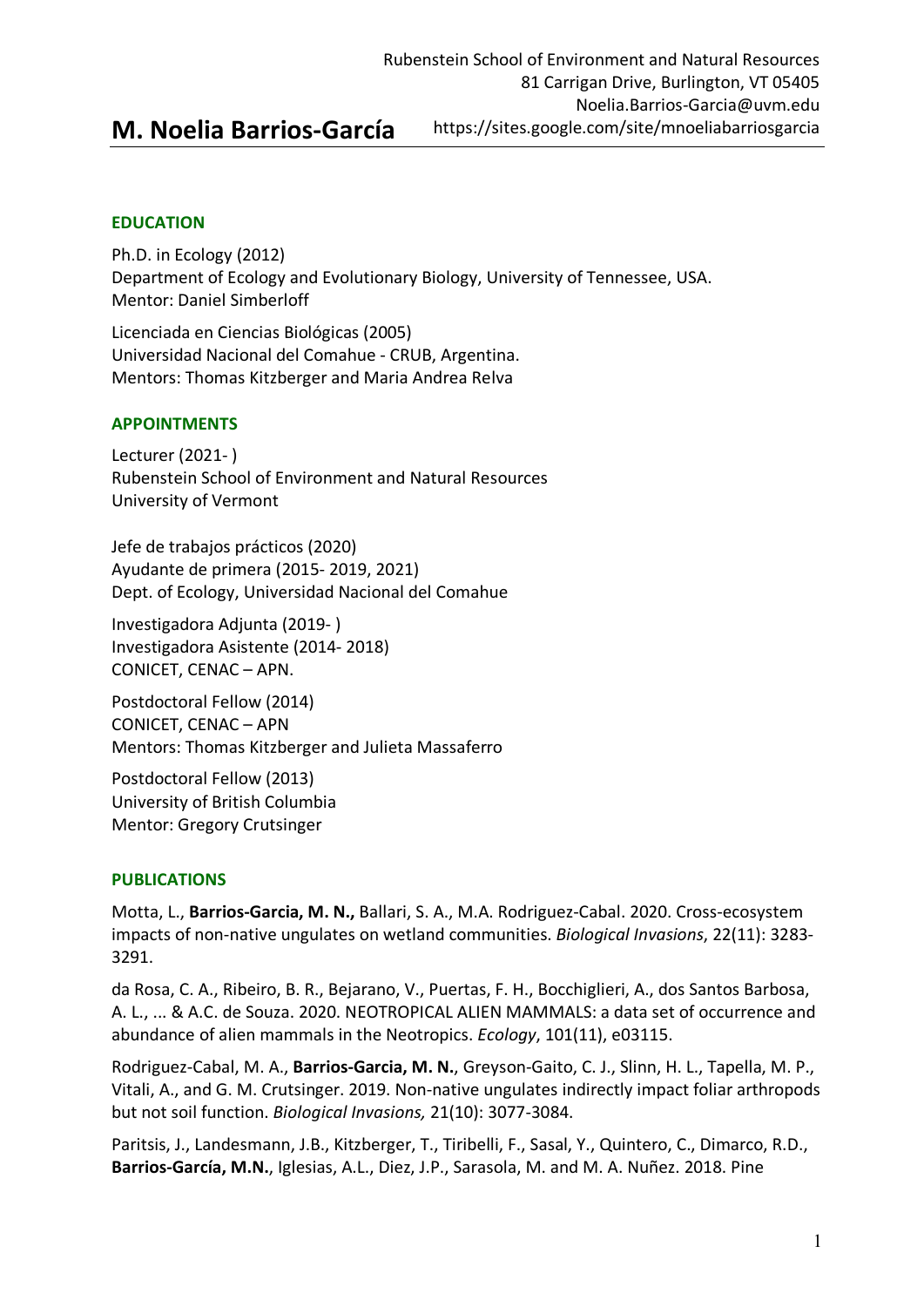plantations and invasion alter fuel structure and potential fire behavior in a Patagonian forest-steppe ecotone. *Forests*, 9, 117.

Soteras, F., Ibarra C. Geml J., **Barrios-García M.N.,** Domínguez L.S., and E.R. Nouhra. 2017. Mycophagy by invasive wild boar (Sus scrofa) facilitates dispersal of native and introduced mycorrhizal fungi in Patagonia, Argentina. *Fungal Ecology* 26: 51-58.

Rodríguez-Cabal, M.A., **Barrios-García M.N.**, Rudman S.M., McKown A.D., Sato T., and G.M. Crutsinger. 2017. It is about time: genetic variation in the timing of leaf-litter inputs influences aquatic ecosystems. *Freshwater Biology* 62(2): 356-365.

**Barrios-García, M.N.**, Rodríguez-Cabal M.A., Rudgers J.A., and G.M. Crutsinger. 2017. Soil fertilization does not alter plant architectural effects on arthropod communities. *Journal of Plant Ecology* 10(5): 800-807.

Barney J.N., D.R. Tekiela, **M.N. Barrios-Garcia**, R.D. Dimarco, R.A. Hufbauer, P. Leipzig-Scott, M.A. Nuñez, A. Pauchard, P. Pyšek, and M. Vítková. 2015. Global Invader Impact Network (GIIN): toward standardized evaluation of the ecological impacts of invasive plants. *Ecology and Evolution* 5:2878-2889.

Rodriguez-Cabal M.A., T.C. Gibbons, P.M. Schulte, **M.N. Barrios-Garcia**, and G.M. Crutsinger. 2015. Comparing functional similarity between native and exotic slugs in temperate rain forests of British Columbia. *NeoBiota* 25:1-14.

**Barrios-Garcia M.N.,** Rodriguez-Cabal M.A., González A.L., and G.M. Crutsinger. 2015. Biogeographical variation in arthropod communities on coyote bush, *Baccharis pilularis*. *Insect Conservation and Diversity* 8(1):81-91.

**Barrios-Garcia M.N.,** Classen A.T., and D. Simberloff. 2014. Disparate responses of above- and belowground properties to soil disturbance by an invasive mammal. *Ecosphere* 5(4): art 44.

Ballari S. and **M.N. Barrios-Garcia**. 2014. Diet of wild boar (*Sus scrofa*): a review of diet composition and feedings habits. *Mammal Review* 44(2): 124-134.

Rodriguez-Cabal M.A., **Barrios-Garcia M.N.**, Amico G.C., Aizen M.A. and N.J. Sanders. 2013. Node-by-node disassembly of a mutualistic network driven by species introductions. *PNAS* 110(41): 16503-16507

**Barrios-Garcia M.N**. and D. Simberloff. 2013. Linking the pattern to the mechanism: how an exotic mammal promotes plant invasions. *Austral Ecology* 38(8): 884-890.

Nuñez M.A., Hayward J., Horton T., Amico G.C., Dimarco R.D., **Barrios-Garcia M.N.,** and D. Simberloff. 2013. Exotic mammals disperse exotic fungi that promote invasion by exotic trees. *PLoS ONE* 8(6): e66832. \*Featured in conservationmagazine.org.

**Barrios-Garcia M.N.** and S.A. Ballari. 2012. Impact of wild boar (*Sus scrofa*) in its introduced and native range: a review. *Biological Invasions* 14(11): 2283-2300.

Rodriguez-Cabal M.A., **Barrios-Garcia M.N,** and M. A. Nuñez. 2012. Positive interactions in ecology: filling the fundamental niche. *Ideas in Ecology and Evolution* 5:36-41.

Lessard J.P., Reynolds W.N., Bunn W.A., Genung M.A., Cregger M.A., Felker-Quinn E., **Barrios-Garcia M.N.**, Stevenson M.L., Lawton R.M. , Brown C.B. , Patrick M., Rock J.H., Jenkins M.A., Bailey J.K., and Schweitzer J.A. 2012. Equivalence in the strength of deer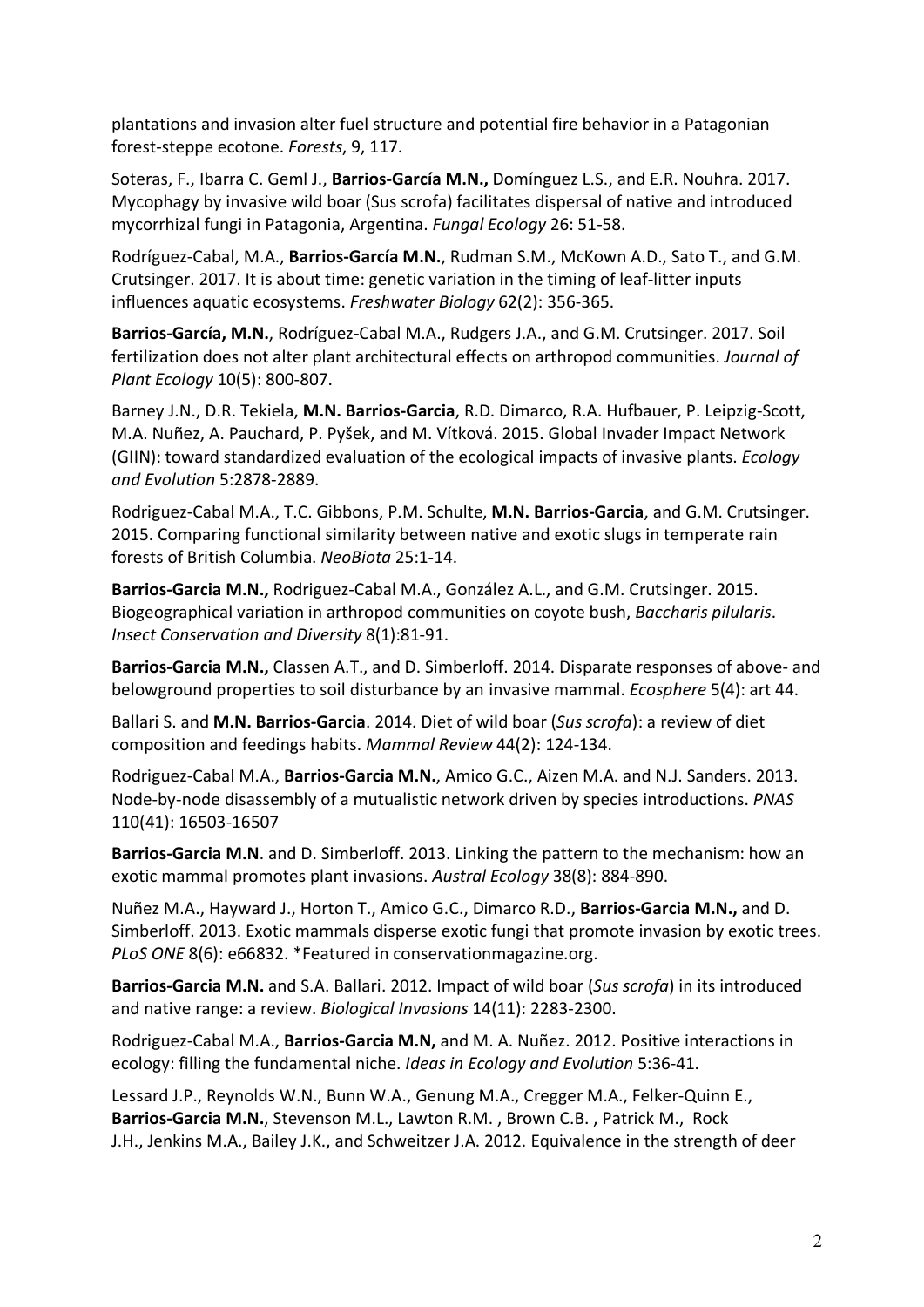herbivory on above and below ground communities. *Basic and Applied Ecology* 13:59- 66 \*Featured as a key research article by **Earth Emphasis.**

Simberloff D., Souza L., Nuñez M.A., **Barrios-Garcia M.N.** and W. Bunn. 2012. The natives are restless, but not often and mostly when disturbed. *Ecology* 93(3): 598-607. \* Recommended by **Faculty of 1000.**

**Barrios-Garcia, M.N.**, Relva M.A, and T. Kitzberger. 2012. Patterns of use and damage by exotic deer on native plant communities in northwestern Patagonia. *European Journal of Wildlife Research* 58:137-146.

Rodriguez- Cabal M.A., **Barrios-Garcia M.N.,** and D. Simberloff. 2009. Across island and continents, mammals are more successful invaders than birds (Reply). *Diversity and distributions* 15:911-912.

### **BOOK CHAPTERS and SECTIONS**

**Barrios-Garcia M.N.**, Quintero C., Ballari S.A., Sasal Y., Vitali A. y Rodriguez-Cabal M.A. *In press*. Impact of introduced herbivores in forested ecosystems *in* Valenzuela A.E.J., Anderson C.B., Ojeda R.A., S.A. Ballari (Editors). Invasive Exotic Mammals in Argentina. SAREM Series A: Mammalogical Research, Argentina.

Ballari S.A., **Barrios-Garcia M.N.**, Sanguinetti J., Pastor H. y M.F. Cuevas. *In press*. Hunting as a driver of mammal introductions. *In* Valenzuela A.E.J., Anderson C.B., Ojeda R.A., S.A. Ballari (Editors). Invasive Exotic Mammals in Argentina. SAREM Series A: Mammalogical Research, Argentina.

Ballari, S. A., Cirignoli S., Winter M., Cuevas M. F., Merino M. L., Monteverde M., **Barrios-García M. N.**, Sanguinetti J., Lartigau B., Kin M. S., Relva M. A. 2019. Sus scrofa. *In*: SAyDS– SAREM (Editors) Categorización 2019 de los mamíferos de Argentina según su riesgo de extinción. Lista Roja de los mamíferos de Argentina. Versión digital: http://cma.sarem.org.ar.

**Barrios-García, M. N.**, Cirignoli S., Kin M. S., Relva M. A.; Monteverde M., Chalukián S., Giménez S. R. 2019. Dama dama. *In*: SAyDS–SAREM (Editors) Categorización 2019 de los mamíferos de Argentina según su riesgo de extinción. Lista Roja de los mamíferos de Argentina. Versión digital: http://cma.sarem.org.ar.

**Barrios-García, M. N.,** M.A. Núñez. 2014. El ciervo y el jabalí en los bosques de Chile y Argentina. *In*: Donoso, C., González, M., A. Lara (Editors). Ecología forestal: bases para el manejo sustentable y conservación de los bosques nativos de Chile. Valdivia, Chile. Ediciones Universidad Austral de Chile. pp: 686-687.

#### **OUTREACH PUBLICATIONS**

**Barrios-Garcia M.N.** 2017. Los ciervos introducidos del Parque Nacional Nahuel Huapi. Naturaleza y Tecnología 77: 36-37.

**Barrios-Garcia M.N.** 2014. Especies Invasoras, una amenaza inadvertida. Naturaleza y tecnología 59:36-37.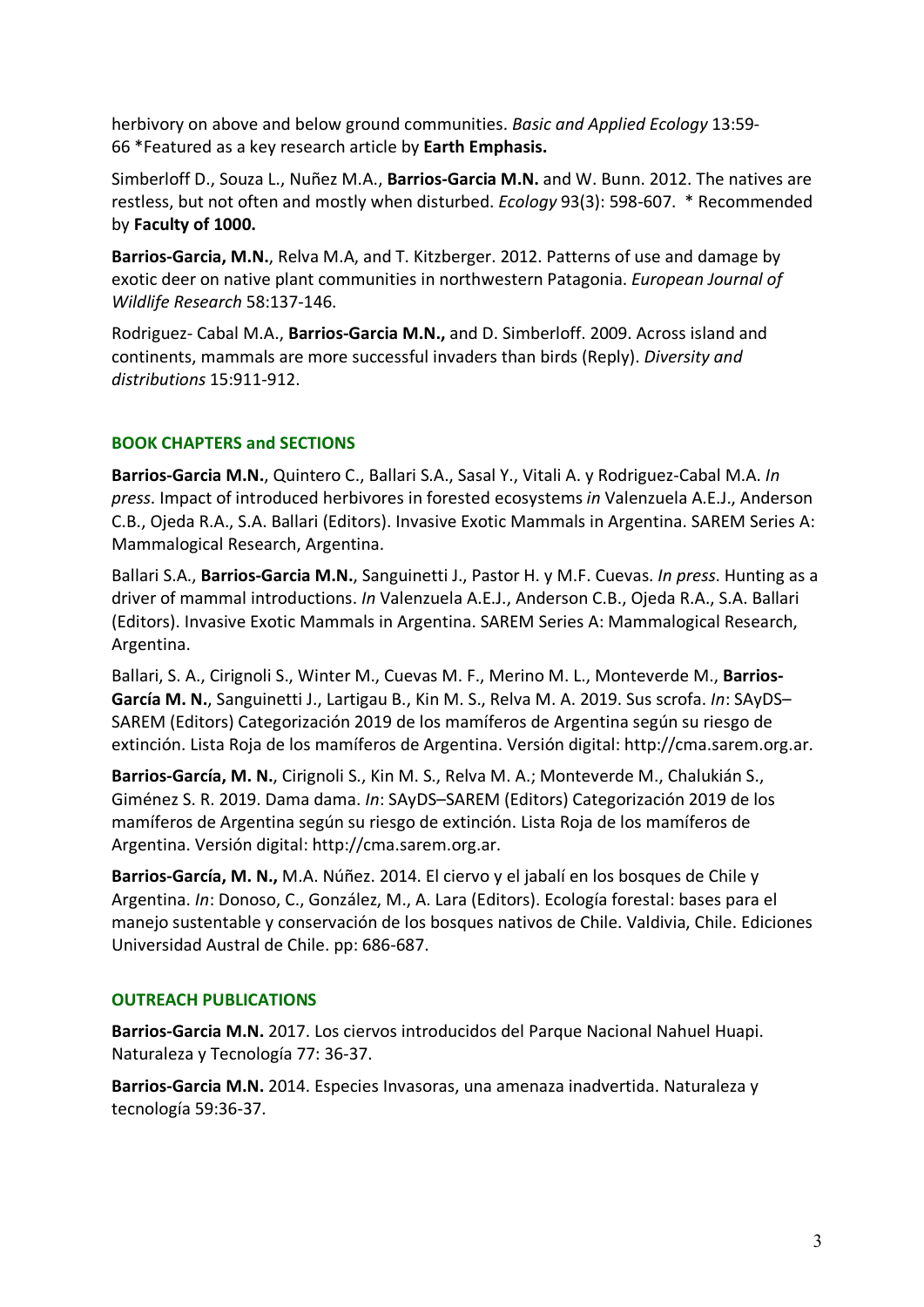**Barrios-Garcia M.N.** and D. Simberloff. 2013. Uma visão ampla sobre os perigos do porco monteiro. ((o)) eco: August 29, 2013. http://www.oeco.org.br/convidados/27529-uma-visaoampla-sobre-os-perigos-do-porco-monteiro (Popular science blog)

**Barrios-Garcia M. N.**, D. Simberloff, M.A. Relva. 2011. Primeras mediciones del impacto del hozado del jabalí (*Sus scrofa*) en la Isla Victoria. *Macroscopia* 2: 9-11. (National Park Scientific Journal)

Kubbing S., D. Simberloff, J Lockwood, **M.N. Barrios-Garcia**, E. Felker-Quinn, M. A. Nuñez, M. A. Rodriguez-Cabal, L. Souza, and R. D. Zenni. Species origins DO matter! The Scientist, September 28, 2011. http://the-scientist.com/2011/09/28/opinion-species-origins-domatter/ (Popular science magazine)

**Barrios Garcia, M. N.** 2009. Especies invasoras – Una amenaza inadvertida. Ecos del Parque. Año V/ Numero 10. (National Park Newsletter)

**Barrios Garcia, M. N.** 2008. Especies invasoras: Causas y Consecuencias. Ecos del Parque Año IV/ Numero 7. (National Park Newsletter)

### **IN THE MEDIA**

Jabalíes: las estrategias para controlar la población en Nahuel Huapi. Rio Negro newspaper, November 9, 2019. https://www.rionegro.com.ar/jabalies-las-estrategias-para-controlar-lapoblacion-en-nahuel-huapi-1166651/

En qué consiste el proyecto de la bióloga que se reunió con Tillerson. Bariloche 2000, February 8, 2018. https://www.bariloche2000.com/noticias/leer/en-que-consiste-elproyecto-de-la-biologa-que-se-reunio-con-tillerson/112276

Tillerson descansó en Bariloche y hoy se reune con el canciller. La Nación newspaper, February 4, 2018. https://www.lanacion.com.ar/2106511-tillerson-descanso-en-bariloche-yhoy-se-reune-con-el-canciller

Bariloche, uno de los diez elegidos para estudiar el cambio climático. Rio Negro newspaper, January 10, 2018. http://www.rionegro.com.ar/bariloche/bariloche-uno-de-los-diez-elegidospara-estudiar-el-cambio-climatico-BX4231300

#### **CURRENT STUDENTS AND POSTDOCTORAL FELLOWS**

2019 Virginia Duboscq, Postdoctoral Fellow, co-advised with M. Rodriguez-Cabal. M. Paz Tapella, Ph.D. student (exp 2024), co-advised with C. Quintero and M. Rodriguez-Cabal M. Victoria Arroyo, Undergraduate student (exp 2021), co-advised with V. Fernandez-Arhex

#### **VISITING SCHOLARS & INTERSHIPS**

2019 Raina Fitzpatrick – University of Vermont, USA Carrie Finkelstein – University of Vermont, USA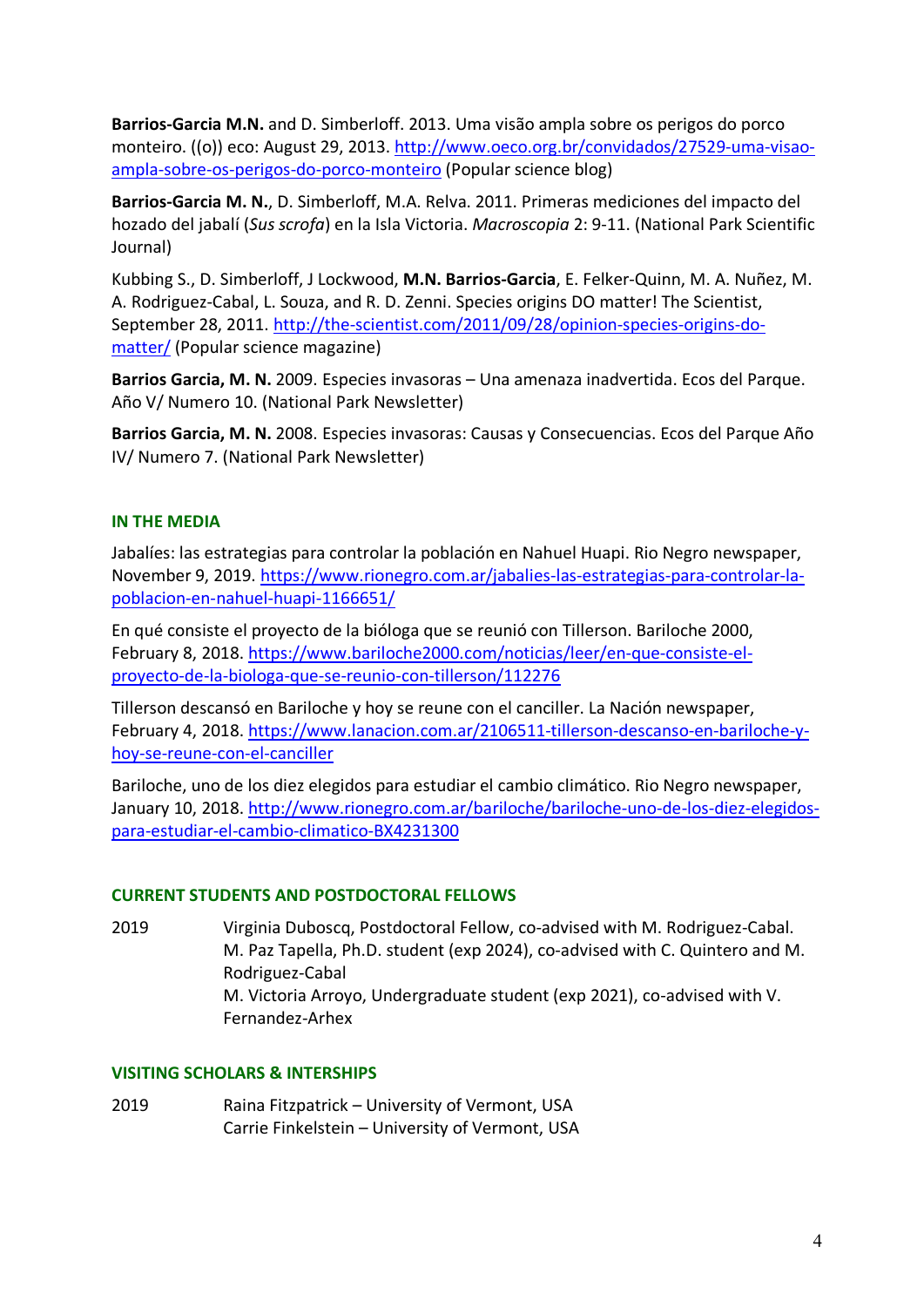### **TEACHING EXPERIENCE**

The University of Tennessee (2007 - 2012) BIOLOGY 101- Humankind in the Biotic World (fall 2008, fall 2009) BIOLOGY 102- Humankind in the Biotic World (spring 2008, spring 2009) BIOLOGY 130- Biodiversity (fall 2007) BIOLOGY 250- Ecology (fall 2010, fall 2011, spring 2012, fall 2012) EEB 484 - Conservation Biology (fall 2009)

Universidad del Comahue – CRUB (2002 – 2003, 2016- current) Vertebrados (fall 2002, fall 2003) Interpretación de la Naturaleza I (annual 2016-2021) Ecología General (fall 2016, 2017) Ecología de Comunidades (spring 2018, 2019, 2020, 2021)

University of Vermont (2021 – current) Environmental studies 001 (fall 2021) Natural Resources 95 (fall 2021)

## **GRANTS & AWARDS**

| $2018 - 2021$ | Dinámica de dispersión de semillas de plantas nativas y exóticas por animales<br>en el norte de Patagonia. Universidad Nacional del Comahue. PIN1: 04/B229.                                                                                |
|---------------|--------------------------------------------------------------------------------------------------------------------------------------------------------------------------------------------------------------------------------------------|
|               | $(540.000$ pesos argentinos)                                                                                                                                                                                                               |
| 2018          | Evaluating how climate change and interaction influence global carbon cycle.<br>Fulbright- CONICET Grant at University of Vermont (US\$9000)                                                                                               |
| 2018 - 2020   | Ungulados introducidos como agentes de selección: consecuencias a escala de<br>población, comunidad y ecosistema. PICT Grupo de reciente formación -<br>FONCyT (\$390000 pesos argentinos)                                                 |
| 2016          | Ecosystem recovery after European wild boar eradication on Cachal Huapi<br>island, Nahuel Huapi National Park - Patagonia. The Rufford Foundation<br>(E4900)                                                                               |
| 2015 - 2017   | Impacto del jabalí europeo, Sus scrofa, en comunidades del suelo asociadas a<br>procesos de descomposición de materia orgánica. PICT Joven - FONCyT<br>(\$100000 pesos argentinos)                                                         |
| 2012          | Science Alliance Award - University of Tennessee (US\$ 3000)                                                                                                                                                                               |
| 2008 - 2012   | Multi-level impacts of introduced wild boar on Patagonia ecosystems. EEB                                                                                                                                                                   |
|               | Summer Research Grant, GREEBE, College of Arts and Sciencies - University of<br>Tennessee (total US\$ 3525)                                                                                                                                |
| 2004          | Tendencias históricas de la abundancia de ciervos introducidos, patrones de<br>daño y uso actual de los bosques nativos en la Isla Victoria, Patagonia,<br>Argentina. Administración de Parques Nacionales (\$1000 pesos argentinos)       |
| 2003          | Tendencias históricas de la abundancia de ciervos introducidos, patrones de<br>daño y uso actual de los bosques nativos en la Isla Victoria, Patagonia,<br>Argentina. Investigador principal. Sigma Xi Grant in Aid of Research (US\$ 500) |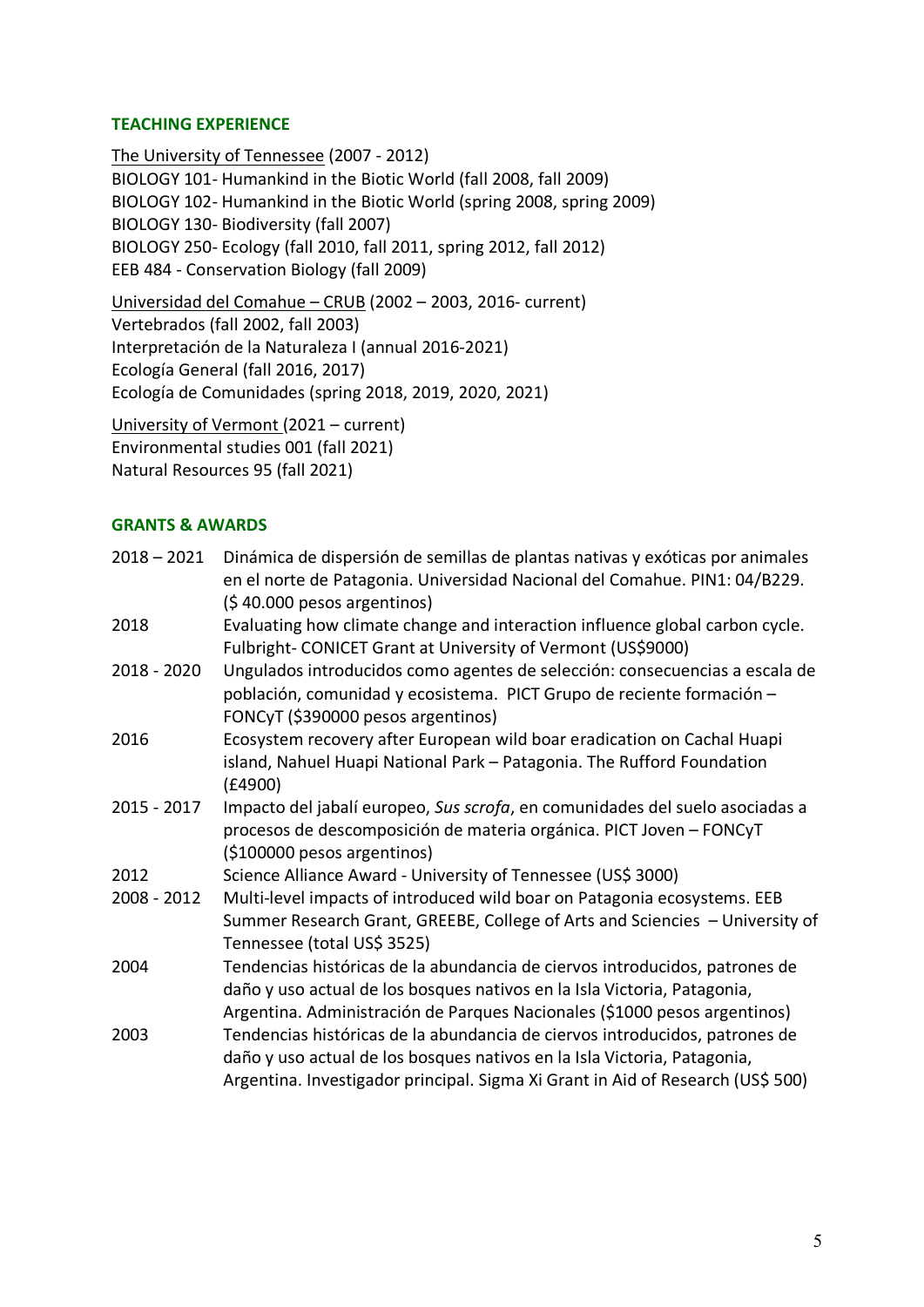#### **INVITED TALKS**

| 2021 | Direct and indirect effects of invasive species in Patagonia. University of New<br>Mexico, USA.                                                                                                                                                                                                                                      |
|------|--------------------------------------------------------------------------------------------------------------------------------------------------------------------------------------------------------------------------------------------------------------------------------------------------------------------------------------|
| 2019 | Causas y consecuencias del Cambio Climático. Fridays for Future-Bariloche,<br>Argentina.                                                                                                                                                                                                                                             |
| 2018 | Invasive species: the case of wild boar in Patagonia. The Gund Institute, UVM.<br>Burlington, VT, USA.                                                                                                                                                                                                                               |
|      | Invasive species: the case of wild boar in Patagonia. Scientist lectures series at<br>Holden Arboretum. Cleveland, OH, USA.                                                                                                                                                                                                          |
|      | WaRM - Patagonia. 5to Foro Nacional Interdisciplinario "Mujeres en Ciencia,<br>tecnología y Sociedad". Bariloche, Argentina.                                                                                                                                                                                                         |
|      | Cambio ClimátiCO2. PechaKucha de Verano. Bariloche, Argentina.                                                                                                                                                                                                                                                                       |
| 2017 | Qué son las especies introducidas? Jornada: Aprendamos a cuidar nuestro<br>hogar: la tierra. Escuela Secundaria Rio Negro N 37, Bariloche, Argentina.                                                                                                                                                                                |
| 2016 | Invasiones Biológicas. Ciclo de charlas de actualización para guías del Parque<br>Nacional Nahuel Huapi, Bariloche, Argentina.                                                                                                                                                                                                       |
| 2014 | Impacto del ciervo y el jabalí en ecosistemas de la Isla Victoria, porqué hay que<br>controlar? CENAC - Administración de Parques Naciones, Bariloche, Argentina.                                                                                                                                                                    |
| 2011 | El jabalí (Sus scrofa): impactos de un ingeniero ecosistémico exótico en la<br>Patagonia. Seminar series, laboratorio Ecotono, Bariloche, Argentina.                                                                                                                                                                                 |
| 2010 | Efectos múltiples del jabalí europeo (Sus scrofa) en ecosistemas de la<br>Patagonia. Administración de Parques Naciones, Bariloche, Argentina.<br>Taller de "Actualización sobre estudios de especies exóticas de carácter invasor<br>en el Parque Nacional Nahuel Huapi: Ciervo colorado, Ciervo dama, Jabalí y<br>Visón americano" |
| 2009 | Impacts of large exotic mammals on native ecosystems in Patagonia. SLU-<br>Swedish University of Agricultural Sciences, Umea, Sweden.<br>Impacto del jabalí europeo (Sus scrofa) en ecosistemas de la Patagonia.<br>Seminar series, laboratorio Ecotono, Bariloche, Argentina.                                                       |
| 2006 | Patrones de daño, uso actual y tendencia histórica de la abundancia de ciervos<br>introducidos en bosques nativos de la Isla Victoria, Patagonia, Argentina.<br>Seminar series, Administración de Parques Nacionales                                                                                                                 |
| 2005 | Patrones de daño, uso actual y tendencia histórica de la abundancia de ciervos<br>introducidos en bosques nativos de la Isla Victoria, Patagonia, Argentina.<br>Seminar series, laboratorio Ecotono.                                                                                                                                 |

#### **CONFERENCE PRESENTATIONS**

Moreyra, S. González-Polo M., **M.N. Barrios-Garcia**. 2020. Afterlife effects of invasive wasps nests on soil properties. Festival of Ecology, British Ecology Society.

Pirk, G., **Barrios-Garcia M.N.,** Lescano M.N., Werenkraut V., L. Elizalde. 2019. Efecto de los nidos de tres especies de hormigas de la estepa patagónica sobre la descomposición de la materia orgánica. VI Congreso Nacional de Conservacion de la Biodiversidad, La Rioja, Argentina.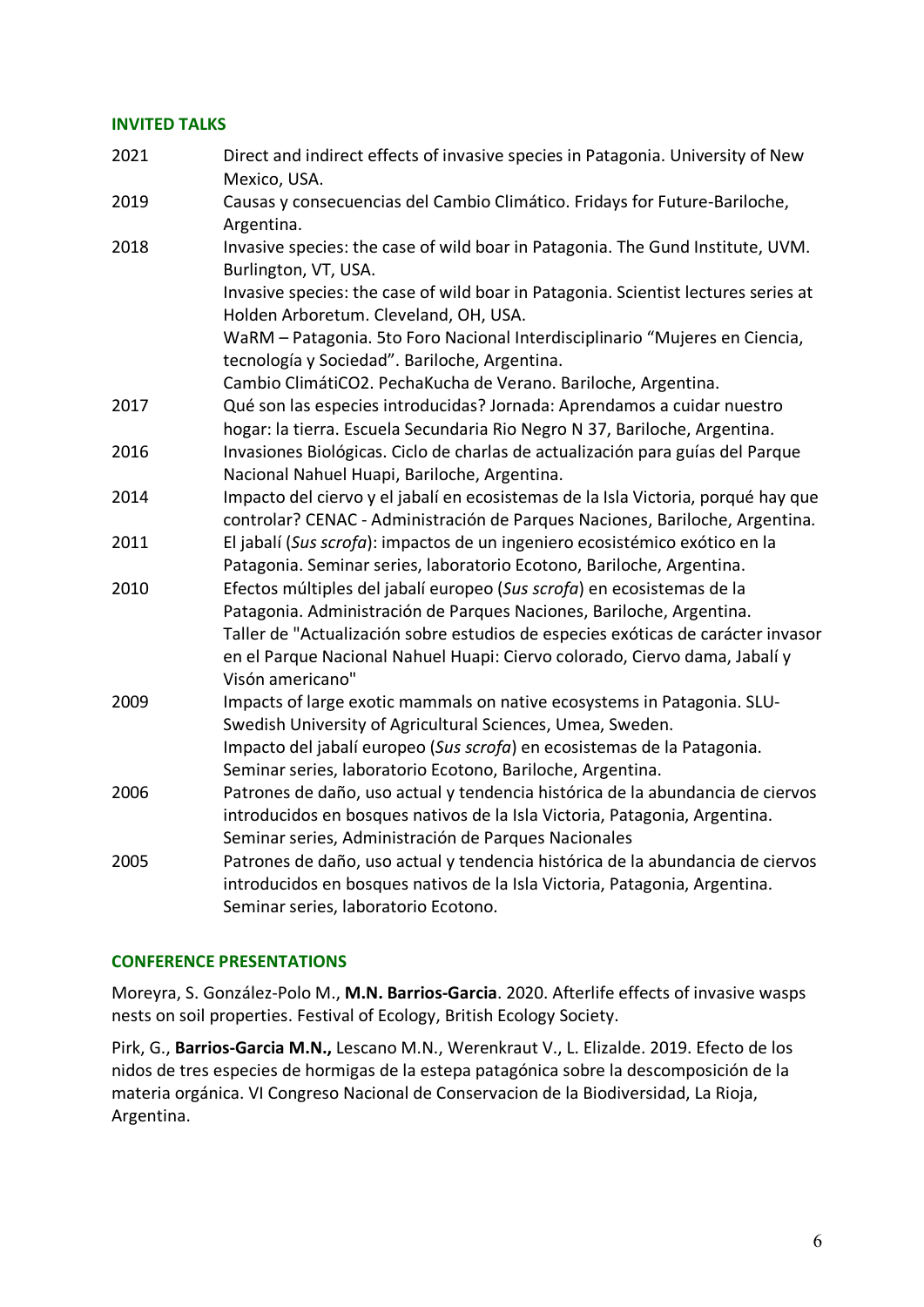**Barrios-Garcia, M. N.,** Gonzalez-Polo M., Simberloff D., A. Classen. 2018. Abiotic and biotic factors mediate the impact of invasive wild boar on soil function. 103th Ecological Society of America annual meeting, New Orleans, LA.

Nuñez, M.A., R.D. Dimarco, Y. Sasal, C. Quintero, **M. N. Barrios Garcia,** M.M. Sarasola, J.P. Diez, A.S. Martinez Von Ellrichshausen, M. Rodriguez Cabal and J. Paritsis. 2017. Control costs and impacts of nonnative conifer invasions in Patagonia: problems and opportunities. 101th Ecological Society of America annual meeting, Portland, OR.

**Barrios-García, M. N.,** A.T. Classen, D. Simberloff. 2016. El disturbio del jabalí europeo altera la abundancia y riqueza de microartrópodos del suelo en matorrales de la Patagonia. XXVII Reunión Argentina de Ecología, Pto. Iguazú, Misiones, Argentina.

González-Polo M., **M.N. Barrios-Garcia,** M.J. Mazzarino. 2015. El disturbio por un ingeniero ecosistémicos invasor no altera el funcionamiento de las comunidades microbianas del suelo. 4º Congreso Nacional de Ecología y Biología de Suelos, Esquel, Chubut.

Quintero C., Paritsis J., **Barrios-García M.N.,** Rodriguez-Cabal M.A. 2014. Riqueza y composición de agallas a lo largo del gradiente altitudinal y de precipitación en el NO de la Patagonia, Argentina. XXVI Reunión Argentina de Ecologia, Comodoro Rivadavia, Chubut, Argentina.

**Barrios Garcia, M.N.**, D. Simberloff, A. Classen. 2012. Exotic ecosystem engineer alters ecosystem structure and function in Patagonia. 97th Ecological Society of America annual meeting, Portland, OR.

Rodriguez-Cabal, M.A., **Barrios Garcia M.N.**, Amico G.C., N. Sanders. 2012. Direct and indirect impacts of introduced species on community dynamics. 97th Ecological Society of America annual meeting, Portland, OR.

Nuñez M., J. Hayward, T. Horton, G. C. Amico, R. D. Dimarco, **M. N. Barrios-Garcia**, D. Simberloff. 2012. Non-Native mammals disperse non-native fungi that promote invasion of non-native trees. 97th Ecological Society of America annual meeting, Portland, OR.

**Barrios Garcia, M.N.** and D. Simberloff. 2011. Linking the pattern to the mechanism: How wild boar (*Sus scrofa*) promote plant invasion. 96th Ecological Society of America annual meeting, Austin, TX.

Rodriguez-Cabal, M. A., **Barrios-Garcia, M. N**. and Sanders, N. J. 2011. Indirect effects of exotic ungulates disrupt a keystone seed-dispersal mutualisms in the temperate forest of Patagonia. 96th Ecological Society of America annual meeting, Austin, TX.

Simberloff D., Nuñez M., Relva M.A. Horton T., **N. Barrios**. 2011. Impacts and management of a complex multi-species invasion. Joint Meeting of the 2nd Kentucky Invasive Species Conference and the 13th Annual Southeast Exotic Pest Plant Council Conference, USA.

Soteras F., **Barrios Garcia M. N**., Nouhra E., Simberloff D., Domínguez L. 2010. Esporas de hongos en excrementos de Jabalí (*Sus scrofa* L.) en el parque Nacional Nahuel Huapi. I Congreso Latinoamericano (IV Argentino) de Conservación de la Biodiversidad.

**Barrios Garcia, M.N.**, D. Simberloff, M.A. Relva. 2010. Impact of rooting by feral pigs in native communities of northwestern Patagonia. IV Southern Connection Congress, Bariloche, Argentina